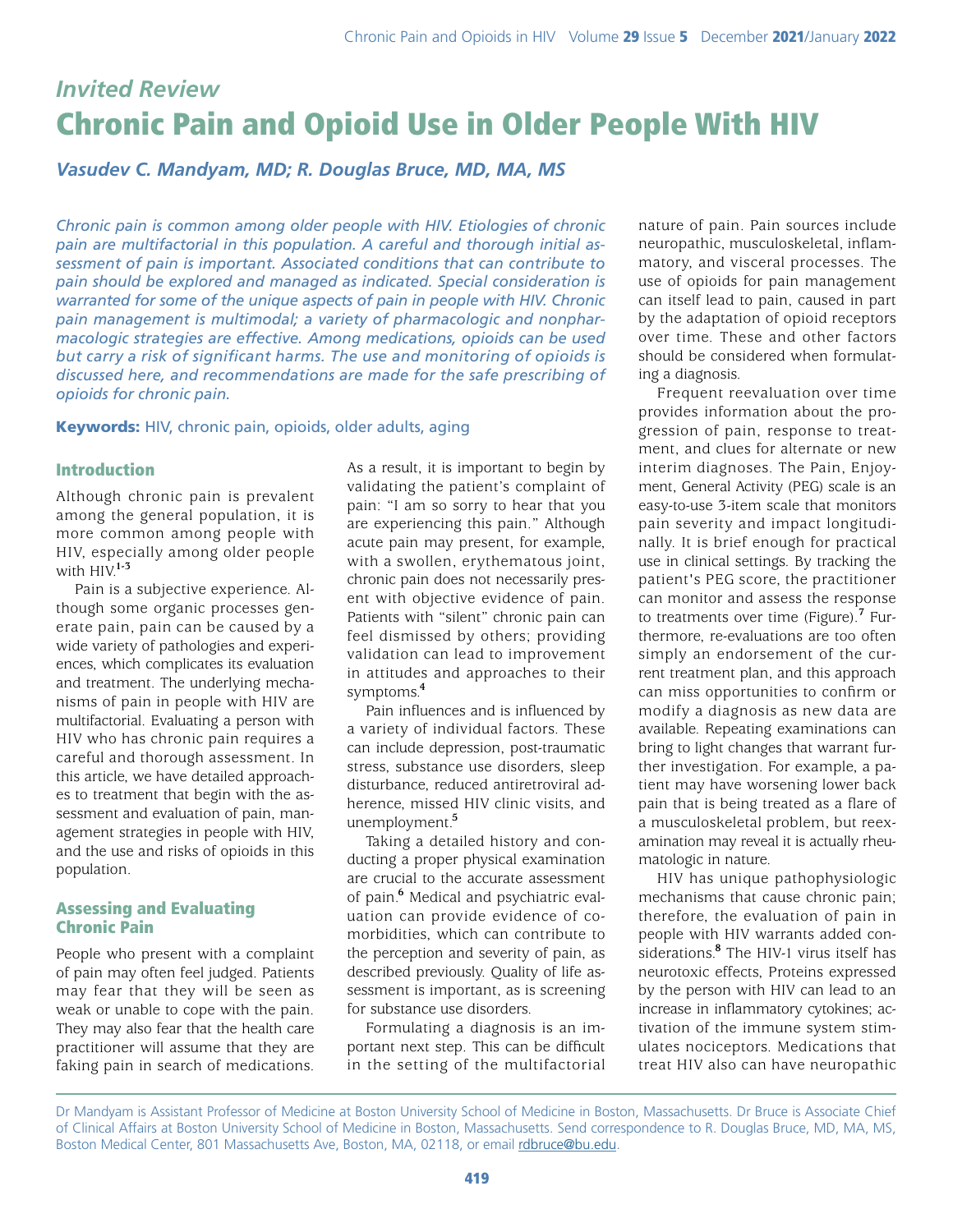| 0                                  | $\mathbf{1}$             | $2^{\sim}$     | $3^{\circ}$ | 4              | 5           | 6   | 7              | 8 | 9                                 | 10                                                                                           |  |
|------------------------------------|--------------------------|----------------|-------------|----------------|-------------|-----|----------------|---|-----------------------------------|----------------------------------------------------------------------------------------------|--|
| No pain                            |                          |                |             |                |             |     |                |   | Pain as bad as you<br>can imagine |                                                                                              |  |
| enjoyment of life?                 |                          |                |             |                |             |     |                |   |                                   | 2. What number best describes how, during the past week, pain has interfered with your       |  |
| 0                                  | $\overline{\phantom{a}}$ | $\overline{2}$ |             | $3 \t 4$       | $5^{\circ}$ | 6 — | 7              | 8 | 9                                 | 10                                                                                           |  |
| Does not<br>interfere              |                          |                |             |                |             |     |                |   |                                   | Completely<br>interferes                                                                     |  |
|                                    |                          |                |             |                |             |     |                | 8 | 9                                 | 3. What number best describes how, during the past week, pain has interfered with your<br>10 |  |
|                                    |                          |                |             |                |             |     |                |   |                                   |                                                                                              |  |
| general activity?<br>0<br>Does not | 1                        | $2^{\sim}$     | $3^{\circ}$ | $\overline{4}$ | $5^{\circ}$ | 6 — | $\overline{7}$ |   |                                   | Completely                                                                                   |  |

**Figure.** Pain, Enjoyment, General Activity (PEG) scale. Medical practitioners can use this scale to evaluate the severity of a patient's pain over time and adjust treatment accordingly. Adapted from Krebs et al.**<sup>7</sup>**

adverse effects. As a result, chronic pain remains a significant problem in people with HIV and is associated with functional impairments and reduced quality of life.

### Management of Chronic Pain in Older People With HIV

Treatment for pain is multidisciplinary and multimodal. The Infectious Diseases Society of America (IDSA) has published clinical practice guidelines on the management of chronic pain in people with HIV, including older people.**<sup>9</sup>** This and other guidelines emphasize a multidisciplinary approach. In addition to the patient's primary prescriber, the treatment team can include a mental health clinician, case manager, pain specialist, physical therapist, acupuncturist, peer support, and others.

A variety of nonpharmacologic treatments have also been studied and are recommended. Cognitive behavioral therapy is one treatment modality that has been shown to improve adaptive behaviors to pain and subsequent outcomes. Interventions such as yoga, physical therapy, and acupuncture may also provide benefit.

Because HIV itself can injure nerves and create pain, the use of antiretroviral therapy may treat and prevent HIV- associated neuropathy. Gabapentin is an anticonvulsant medication used in a variety of applications, including a wide range of chronic pain conditions. Efficacy is questionable for many of the conditions in which gabapentin has been commonly used, but it is recommended for treatment of HIV-associated neuropathic pain. Gab-

apentin can cause sedation, which can be beneficial for people with insomnia, but it can also increase the risk of adverse events. Neuropathic medications such as tricyclic antide pressants, serotonin norepinephrine reuptake inhibitors, and pregabalin may also be used. Other beneficial agents include topical capsaicin, alphalipoic acid, and medical cannabis. Non-neuropathic pain can be managed with acetaminophen and nonsteroidal anti-inflammatory drugs.

## Opioids in Chronic Pain Management

Though they carry serious risks, opioids do play a role in the management of chronic pain in people with HIV. Opioids require close monitoring given the risk of developing opioid use disorder, and this monitoring is an important part of ongoing chronic pain management.

Given the risk of addiction, an opioid agonist should not typically be used as a first-line agent. The multimodal approach described in the prior sections is important for initial management and, if opioids are added, as an ongoing foundation in conjunction with the opioid therapy. Before the patient starts opioids, it is valuable to estimate the patient's baseline risk of developing harms or opioid use disorder. A variety of tools and calculators have been created to assist with this, including the Screener and Opioid Assessment for Patients with Pain (SOAPP), the revised SOAPP (SOAPP-R),**<sup>10</sup>** and the Opioid Risk Tool (ORT) (Table).**<sup>11</sup>**

The Centers for Disease Control and Prevention (CDC) has published a guideline for prescribing opioids for chronic pain.**<sup>12</sup>** This guideline provides several helpful strategies on how to safely select a patient who may benefit from opioids, start that patient on opioids, and monitor the patient for

**Table.** Opioid Risk Tool (ORT). A person's total score on an ORT assessment helps calculate their baseline risk of developing harms or an opioid use disorder (≤3 = low risk; 4-7 = moderate risk; ≥8 = high risk). Adapted from Webster et al.**<sup>11</sup>**

| Mark each box that applies                                                                        | <b>Female</b> | Male |
|---------------------------------------------------------------------------------------------------|---------------|------|
| Family history of substance abuse                                                                 |               |      |
| Alcohol                                                                                           | 1             | 3    |
| Illegal drugs                                                                                     | $\mathcal{P}$ | 3    |
| Prescription drugs                                                                                | 4             | 4    |
| Personal history of substance abuse                                                               |               |      |
| Alcohol                                                                                           | 3             | 3    |
| Illegal drugs                                                                                     | 4             | 4    |
| Prescription drugs                                                                                | 5             | 5    |
| Age between 16-45 years                                                                           | 1             |      |
| History of preadolescent sexual abuse                                                             | 3             | Λ    |
| Psychologic disease                                                                               |               |      |
| Attention deficit disorder, obsessive-<br>compulsive disorder, bipolar disorder,<br>schizophrenia | $\mathcal{P}$ | 2    |
| Depression                                                                                        | 1             |      |
| Scoring totals                                                                                    |               |      |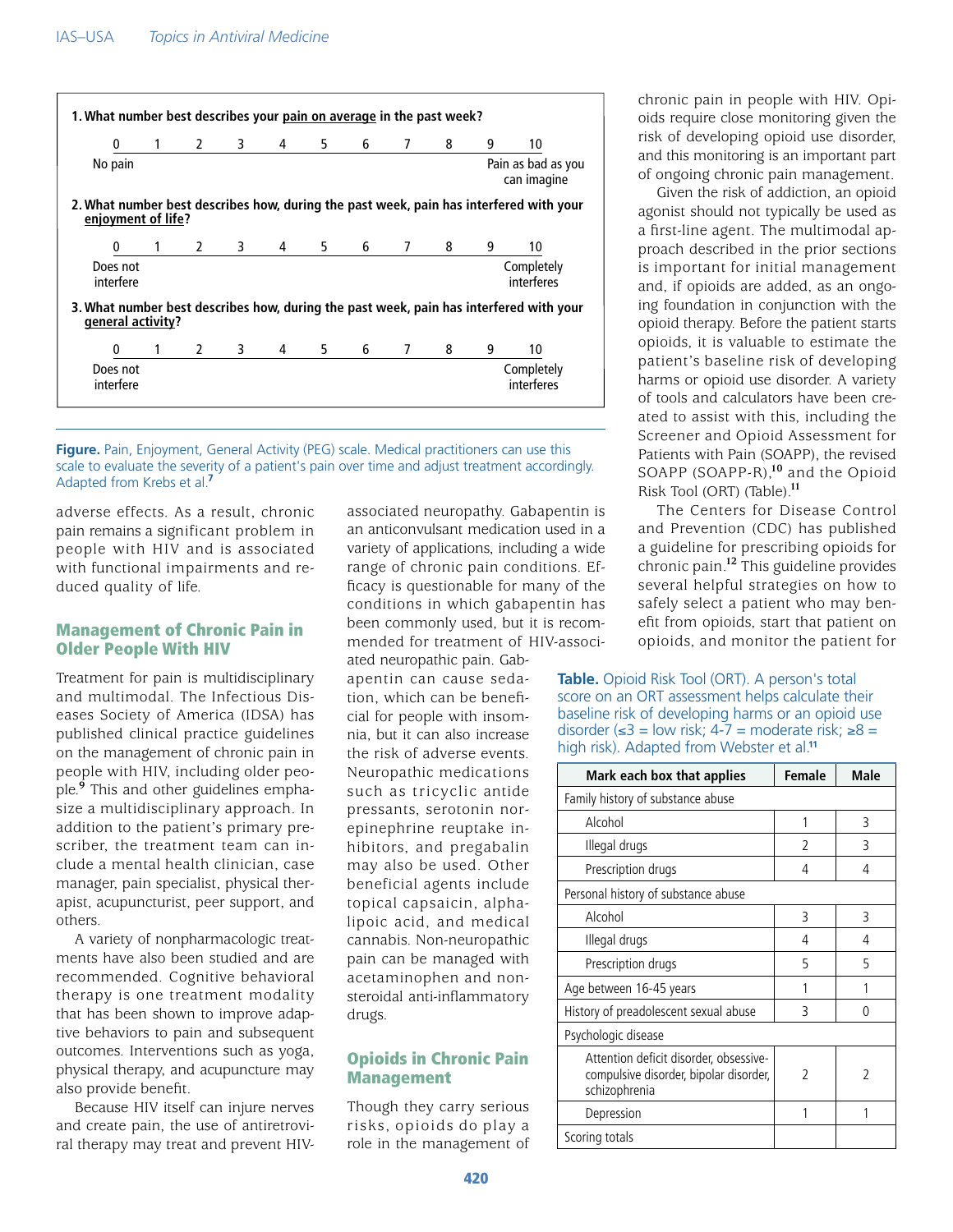harms. When patients have moderateto-severe pain that has not responded to first-line and second-line therapies, opioids can be started as a time-limited trial. Practitioners should start with the lowest effective dose and exercise caution when increasing the dose. The use of morphine milligram equivalents (MME) is a common measure of the overall daily strength of a patient's opioid regimen. The measure is calculated by summing up the total dose of all opioids prescribed in a 24-hour period and converting this total to the equivalent amount of oral morphine. The CDC has resources to help with this calculation.**<sup>13</sup>** A dose higher than 50 MME/day can increase the risk of overdose and warrants close attention. Immediaterelease, rather than extended-release, preparations may provide faster relief and can be titrated with a lower risk of overdose than longer acting medications. An important caution is that fast-acting opioids with short half-lives may carry an increased risk of abuse. Extended-release opioids should only be considered for patients who have severe continuous pain and who have been stabilized on an immediate-release medication first. Close interval follow-up should be arranged to evaluate the response to therapy and any adverse effects.

The pharmacodynamic effects of some medications change as people age. Many of the psychotropic effects are augmented in older adults. Older patients are also at increased risk of medication-induced confusion and delirium. In particular, opioids may carry an increased risk of medication-related adverse effects in older people. As an example, tramadol, a weak opioid with inhibitory activity on serotonin and norepinephrine reuptake, has been reported to cause severe hyponatremia, mostly in women above the age of 65 years in the initial week of therapy.**<sup>14</sup>** In addition to the pharmacodynamic effects, older adults with HIV are often on multiple medications. This polypharmacy, plus age-related changes in metabolism,**<sup>15</sup>**can result in unpredictable pharmacokinetic interactions, which may increase the risk of respiratory depression or other adverse

events (eg, QT corrected for heart rate prolongation). Therefore, it is prudent when starting an older patient on an opioid to begin at the lowest dose and the longest intervals for dosing. Titration of the medication should account for the medication's half-life and the time to reach steady state, with repeated monitoring of the patient to avoid an adverse outcome. If practitioners are unclear on the timing of dosing or the rate of titration, they should consider speaking with pharmacy staff or reaching out to pain management specialists.

The use of patient–practitioner agreements, also known as controlled substance agreements or "pain contracts," is common for people on long-term opioid therapy. These are used for shared decision making and informed consent. Patients should be explicitly counseled on the risks and harms of opioids, including overdose and addiction. Assigning responsibility to the patient to self-monitor for the development of harms can be empowering to the patient, and it can help to focus on patient safety and risk–benefit analysis rather than on assigning blame. The practitioner, however, should keep in mind that HIV can be a proxy for risktaking behavior. A person started on opioids should always be monitored for safety, and someone with a history of risk-taking behavior may be particularly vulnerable to taking risks with opioids as well.

Consideration should be given to prescribing intranasal naloxone as a rescue medication in case of overdose. Risk factors for overdose include a higher total opioid dose, concurrent use of other sedating medications such as benzodiazepines, history of substance use disorder, and comorbid medical conditions that can decrease clearance of medications (eg, liver and kidney disease) or increase risk of respiratory depression (eg, obstructive lung disease).

Urine toxicology is a widely used tool in monitoring for harms from opioids. The goal of urine drug testing (UDT) is to detect the presence of prescribed substances and to screen for the presence of nonprescribed substances.

UDT should be performed with open communication about the intent, namely as a monitoring tool for a potentially harmful treatment, rather than as an attempt to catch bad behaviors. There are limited data regarding the efficacy and optimal frequency of UDT in detecting concerns for the patient's treatment. Interpretation of UDT can be complicated and requires knowledge of drug metabolites, assay interference, and false positives and negatives. For example, the ingestion of poppy seeds has the potential to cause low levels of morphine in the urine, which prompted most immunoassays to move from 100 ng/mL to 300 ng/mL for thresholds for a positive opiate urine test. Another example in some laboratories is the use of trazodone, which can cause a false positive amphetamine assay. When a false positive result is suspected, immunoassay tests can be sent for confirmation testing with gas chromatography and mass spectroscopy. Major management changes should not be made based solely on initial UDT results without further investigation.

There are other tools used for monitoring the safety of opioids. Prescription drug monitoring program (PDMP) data at the state level help look for inconsistencies in prescription-filling patterns. Pill counts can detect an escalation in a patient's dosage beyond prescribed limits, or they can detect a diversion of their medication.

Aberrant behaviors can be challenging to address. They may arise from an unrecognized substance use disorder, but they may also be due to inadequately managed pain and poor coping skills. The response to aberrant behaviors should be individualized and should take into account patientspecific factors and the overall safety profile of opioid treatment. It is very important that hospital and clinic staff feel safe and protected; in rare cases, a patient may be discharged from a clinic due to their behavior, but all efforts should be taken to address the situation first.

If routine close monitoring reveals concerns for an opioid use disorder, a thoughtful, patient-centered approach